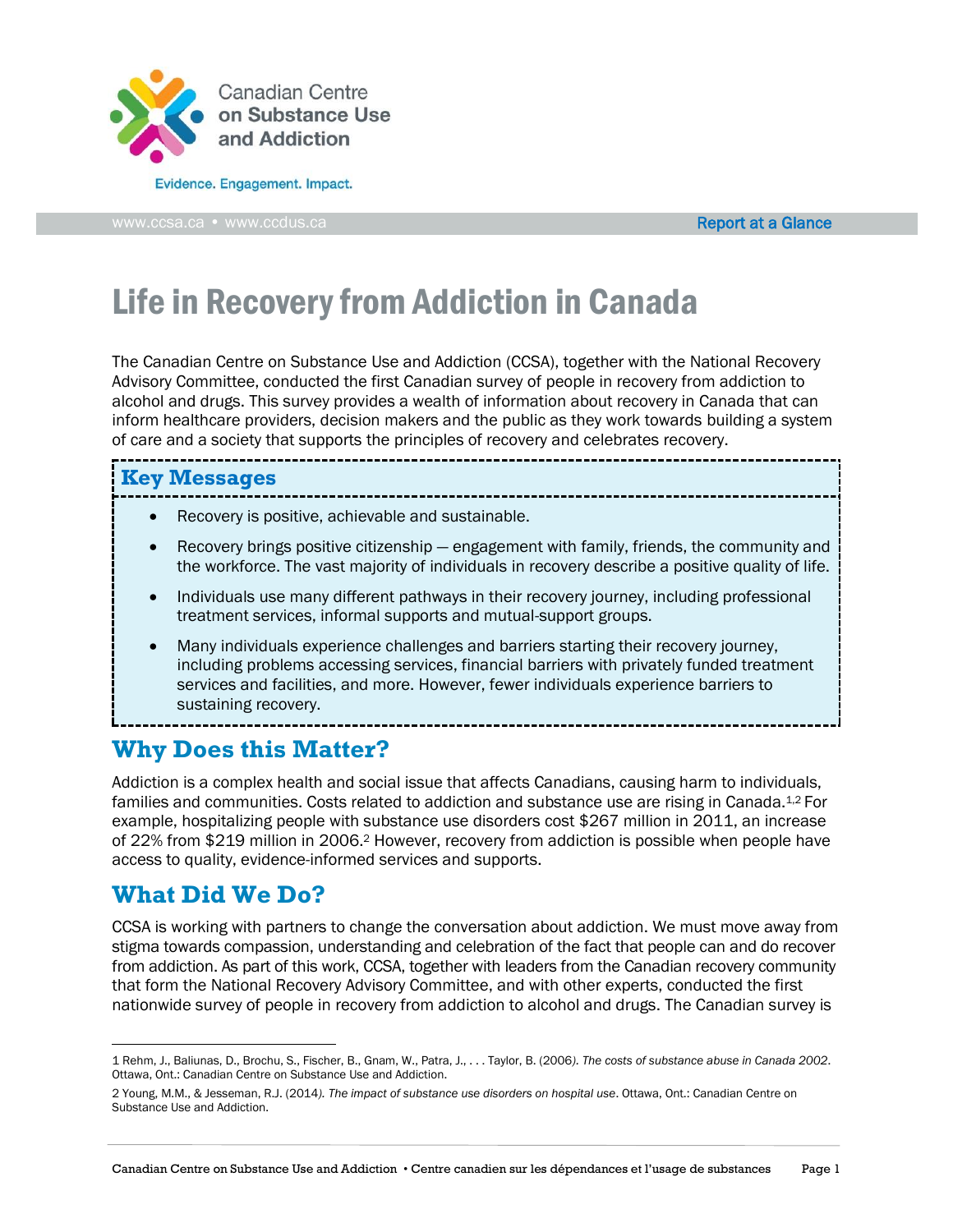based on previous Life in Recovery (LIR) surveys conducted in the United States, Australia and the United Kingdom. However, it is the first LIR survey to ask people about stigma and barriers to starting their journey of recovery and sustaining recovery.

The Canadian LIR study used an online survey that was available from April 18, 2016, to June 1, 2016. CCSA distributed the survey link to partners, stakeholders and other organizations in their network, which in turn shared the survey link with their networks of individuals in recovery.

"I recognized that drugs and alcohol had become more important than my family and the people I loved."

The Canadian LIR survey results provide a detailed description of the

experiences and lives of individuals in recovery, including information about their substance use and experiences during active addiction, the services and supports they used and how they are doing in different areas of life such as work, health and family.

Findings from this survey can inform healthcare providers, decision makers and the public about the types of resources and supports that can help people along their journey of recovery and the systemrelated challenges and barriers that stand in the way.

# **What Did We Find?**

The Canadian LIR survey report details the findings from this survey and provides a wealth of information about the lives and experiences of people in recovery. A total of 855 people, who identified themselves as being in recovery from addiction, completed the survey. These people were 18 to 85 years of age, with an average age of 47 years; 45.7% identified themselves as male, 53.0% as female, and 1.3% as other. The following are key findings from the survey results:

#### Substance Use and Active Addiction

- Participants were young when they used substances for the first time (median age of 13 years) and when they first reported having an addiction (median age of 18 years). These ages did not differ by gender.
- Alcohol was the most commonly used substance, and the substance that participants preferred the most. A total of 93.3% of participants reported using alcohol during active addiction and 50.5% reported that alcohol was their preferred substance.

"Finding treatment during my youth when I needed it the most was next to impossible and my family couldn't afford a private treatment centre."

#### Life in Recovery

- The majority of participants defined recovery as including abstinence, improved health, social connections and functioning, and higher quality of life.
- 90.7% reported their quality of life as either excellent, very good or good.
- 51.2% achieved recovery without experiencing a single relapse.

#### Journey of Recovery

• Participants reported that the most important reasons for starting their recovery journey were quality of life (69.1%), mental or emotional health (68.0%), marital, family or other relationships (64.9%), and physical health (45.5%).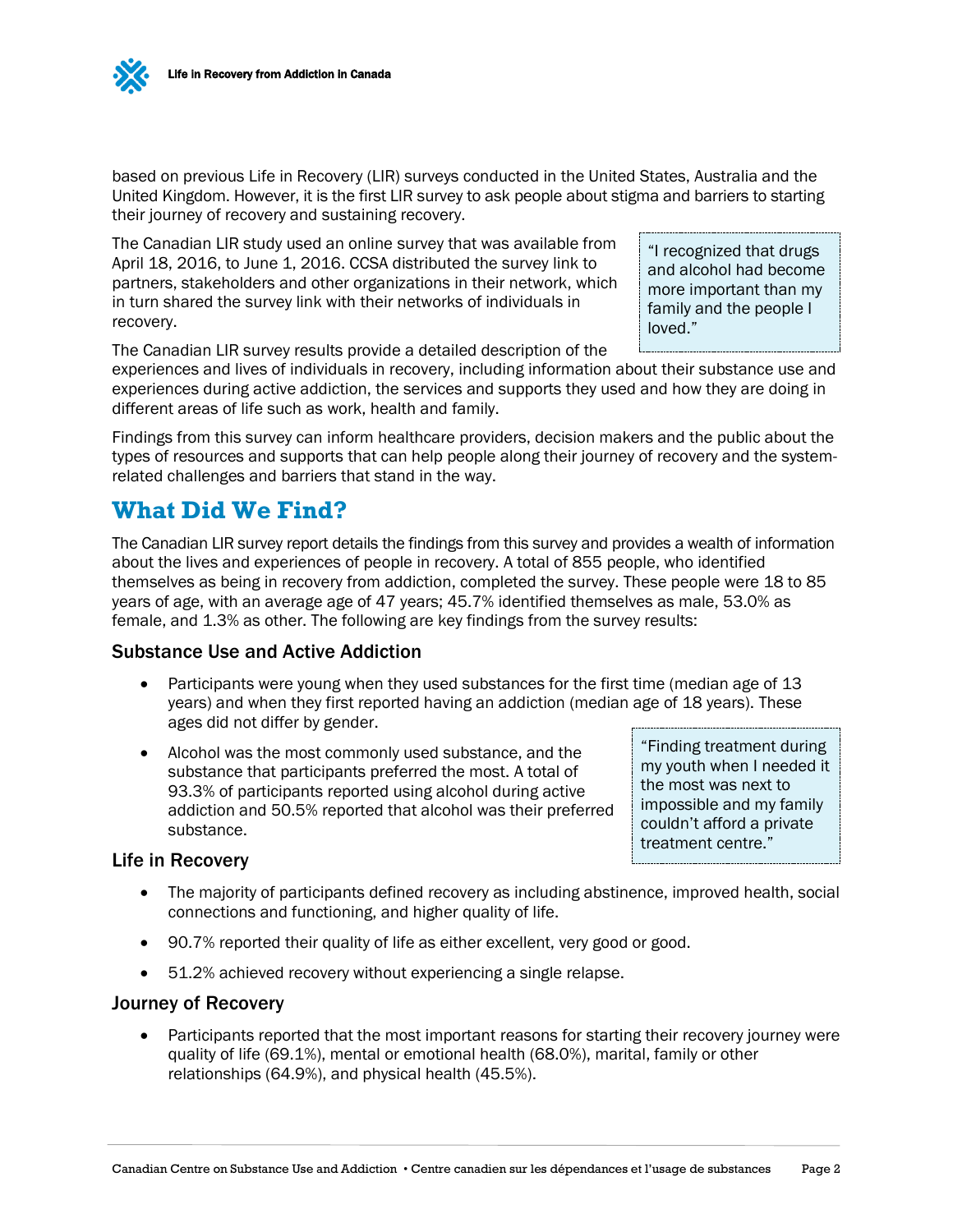

- Participants used different pathways during their recovery journey. Many participants used a combination of professional treatment services, informal supports and mutual-support groups.
- The most common programs or supports used during their journeys were 12-step mutualsupport groups (91.8%) and specialized addiction treatment programs (ranging from 60.6% for residential treatment to 5% for First Nations addiction treatment programs).

#### Stigma and Barriers to Recovery

- During active addiction, 48.7% experienced stigma or discrimination, compared to 33.2% who had such experiences during recovery.
- While 82.5% of participants experienced barriers to starting their journeys, 54.2% did not experience barriers to sustaining recovery.
- Some participants emphasized the need for more treatment facilities and options, with 47.1% reporting barriers that were specific to accessing treatment in the system.

#### System barriers to accessing treatment reported by participants

- Long delays for treatment
- Lack of professional help for mental health or emotional problems
- Cost of recovery services
- Lack of programs or supports in their community
- Quality of services in their community
- Lack of programs or supports that met their cultural needs or were in their preferred language

#### Life during Active Addiction Compared to Life in Recovery

When comparing life during active addiction to life in recovery, participants experienced improvements in their work, finances, legal issues, family life and health.

> "Recovery gives me freedom. It gives me choice. It allows me to follow my dreams. I am no longer chained to my addiction."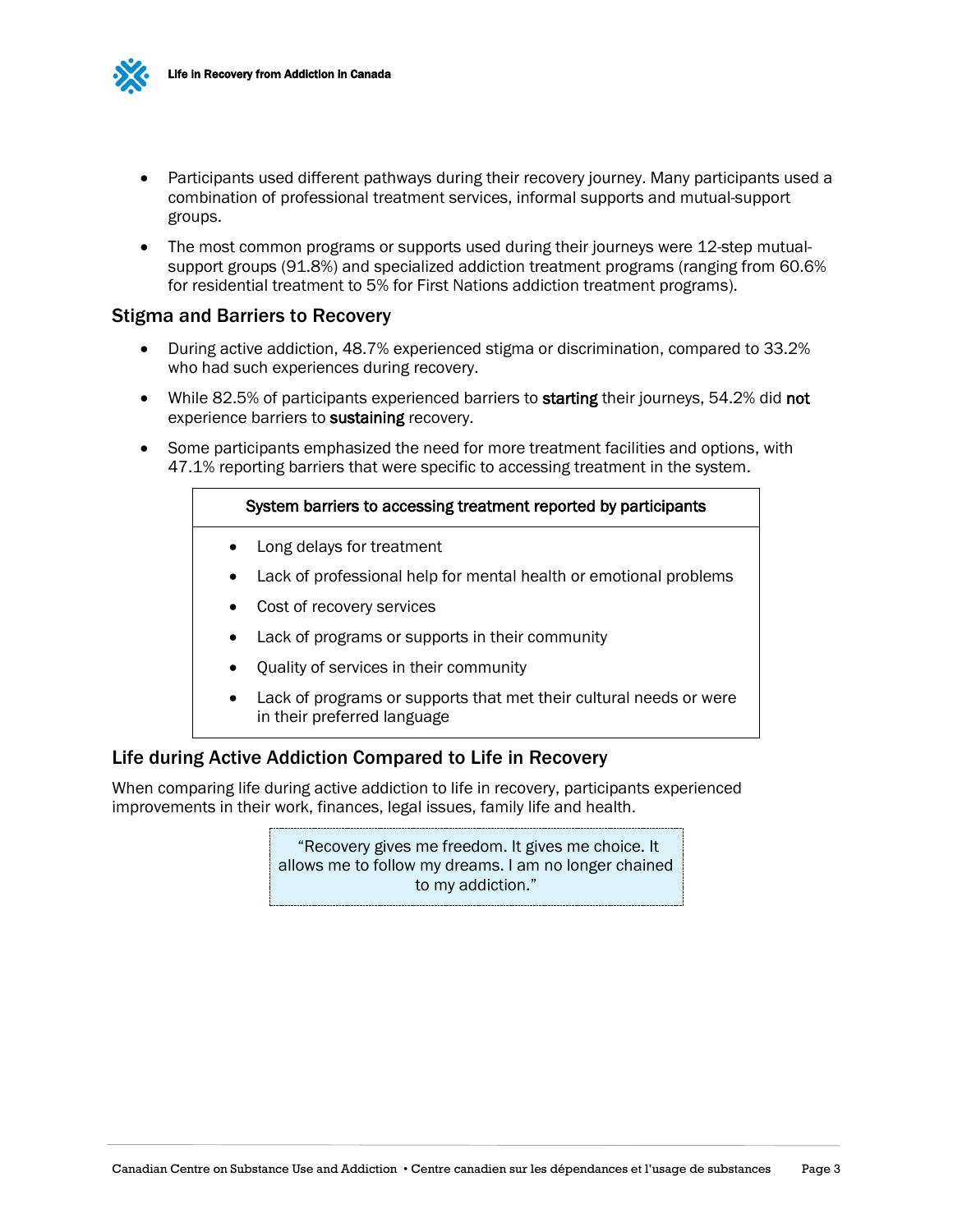|                                                     | <b>Active Addiction</b> | Recovery |
|-----------------------------------------------------|-------------------------|----------|
| <b>Work and Study</b>                               |                         |          |
| Remain steadily employed                            | 52.6%                   | 79.1%    |
| Frequently miss work or school                      | 60.7%                   | 4.3%     |
| <b>Finances</b>                                     |                         |          |
| Frequently unable to pay your bills                 | 61.2%                   | 17.3%    |
| Pay taxes on time                                   | 43.4%                   | 77.4%    |
| Legal Issues                                        |                         |          |
| Get arrested                                        | 42.3%                   | 2.3%     |
| Drive under the influence of alcohol or other drugs | 80.2%                   | 3.5%     |
| <b>Family Life</b>                                  |                         |          |
| Lose custody of children                            | 10.4%                   | 1.4%     |
| Commit or experience family violence                | 41.2%                   | 4.9%     |
| Health                                              |                         |          |
| Get regular medical checkups                        | 33.7%                   | 82.8%    |
| Use tobacco products                                | 80.1%                   | 34.2%    |

Table 1. Comparison of life experiences during active addiction and during recovery

Of note is that the positive outcomes of recovery reported in the Canadian LIR survey are similar to those reported in LIR surveys conducted in the United States, Australia and the United Kingdom.

## **What Does this Study Mean for You?**

The survey findings show that recovery is achievable and leads to positive citizenship and positive life outcomes. People use different paths in their recovery journey, as shown by the variety of programs and informal supports reported by participants. However, participants also described problems accessing treatment, financial barriers with privately funded treatment services and facilities, stigma and discrimination, and other barriers to recovery.

These findings help us better understand what a system of care that supports recovery ought to look like. For example, such a system would offer a wide range of coordinated treatment, as well as support services in communities. Importantly, those services would be accessible and timely, as long wait times and financial challenges were among the common barriers mentioned by people who completed the survey. The results from the Canadian LIR survey can inform healthcare providers, decision makers and the public as they work toward building an effective system of care and a society that promotes and celebrates recovery.

## **What Can You Do?**

To help support recovery, individuals and organizations can work to reduce stigma associated with addiction and recovery, and barriers to initiating and sustaining recovery. Individuals and organizations can also help by supporting quality programs and services, and reflecting the principles of recovery in their work. Finally, everyone can join the recovery movement in Canada.